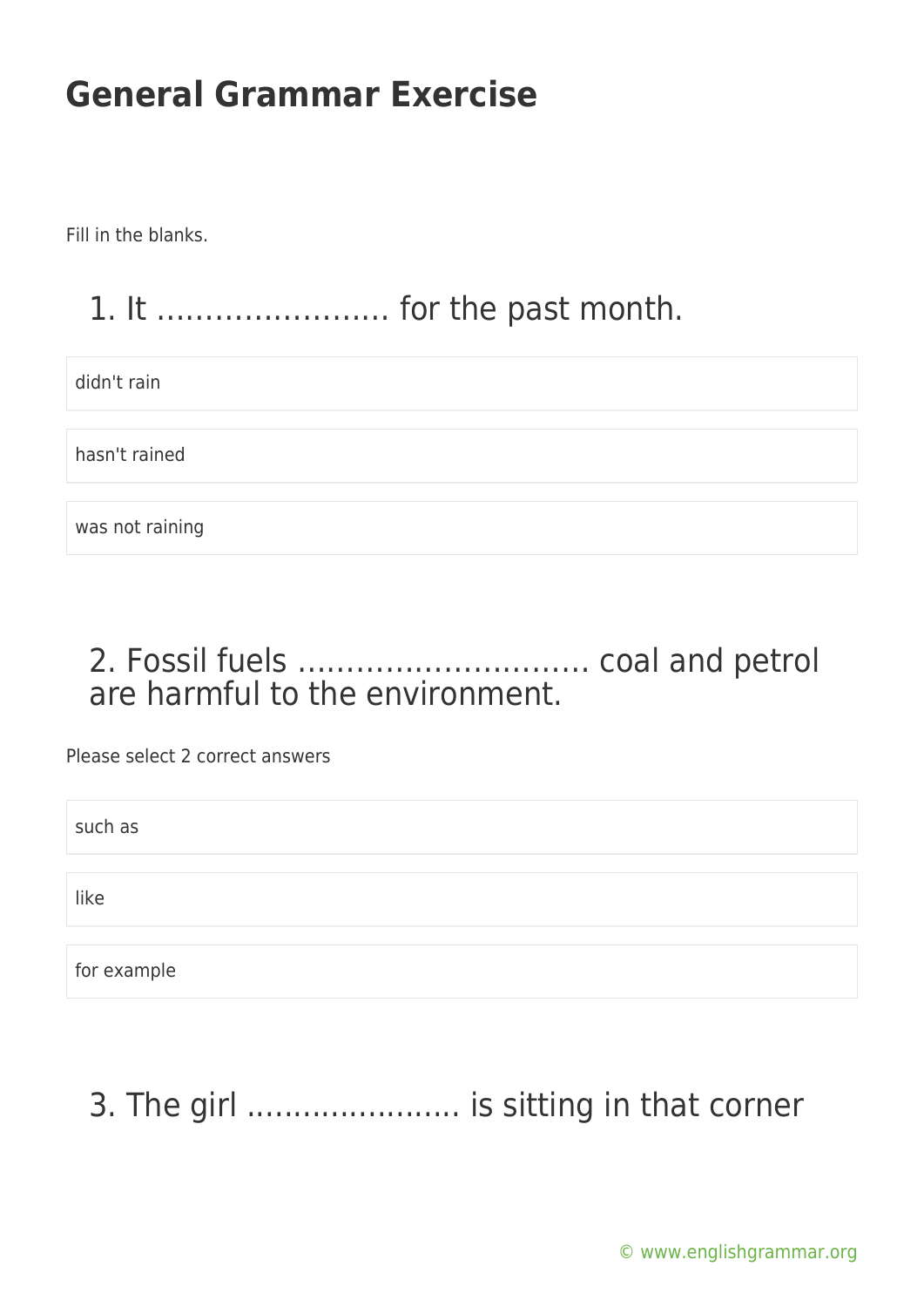#### is my neighbor's daughter.

| who   |  |  |
|-------|--|--|
|       |  |  |
| which |  |  |
|       |  |  |
| whom  |  |  |

#### 4. You …………………………. pay for that drink.

# don't need need not need not to

## 5. You ......................... get a second opinion.

| have better |  |  |
|-------------|--|--|
| had better  |  |  |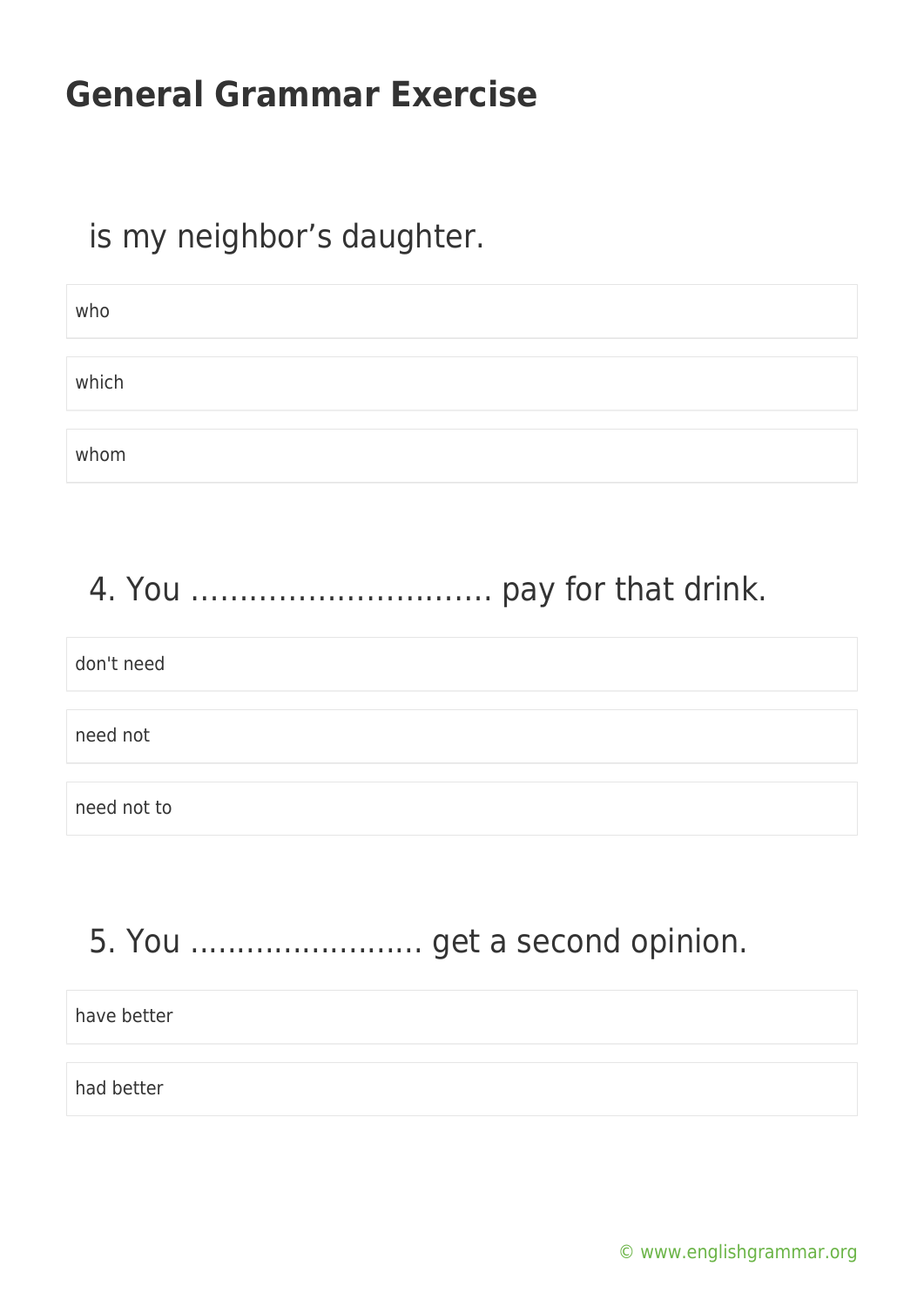had better to

#### 6. None of these answers …………………………… correct.

are

is

#### 7. She doesn't have ………………………. friends.

| no   |  |
|------|--|
|      |  |
| any  |  |
|      |  |
| none |  |

#### 8. …………………………. was there to rescue him.

Nobody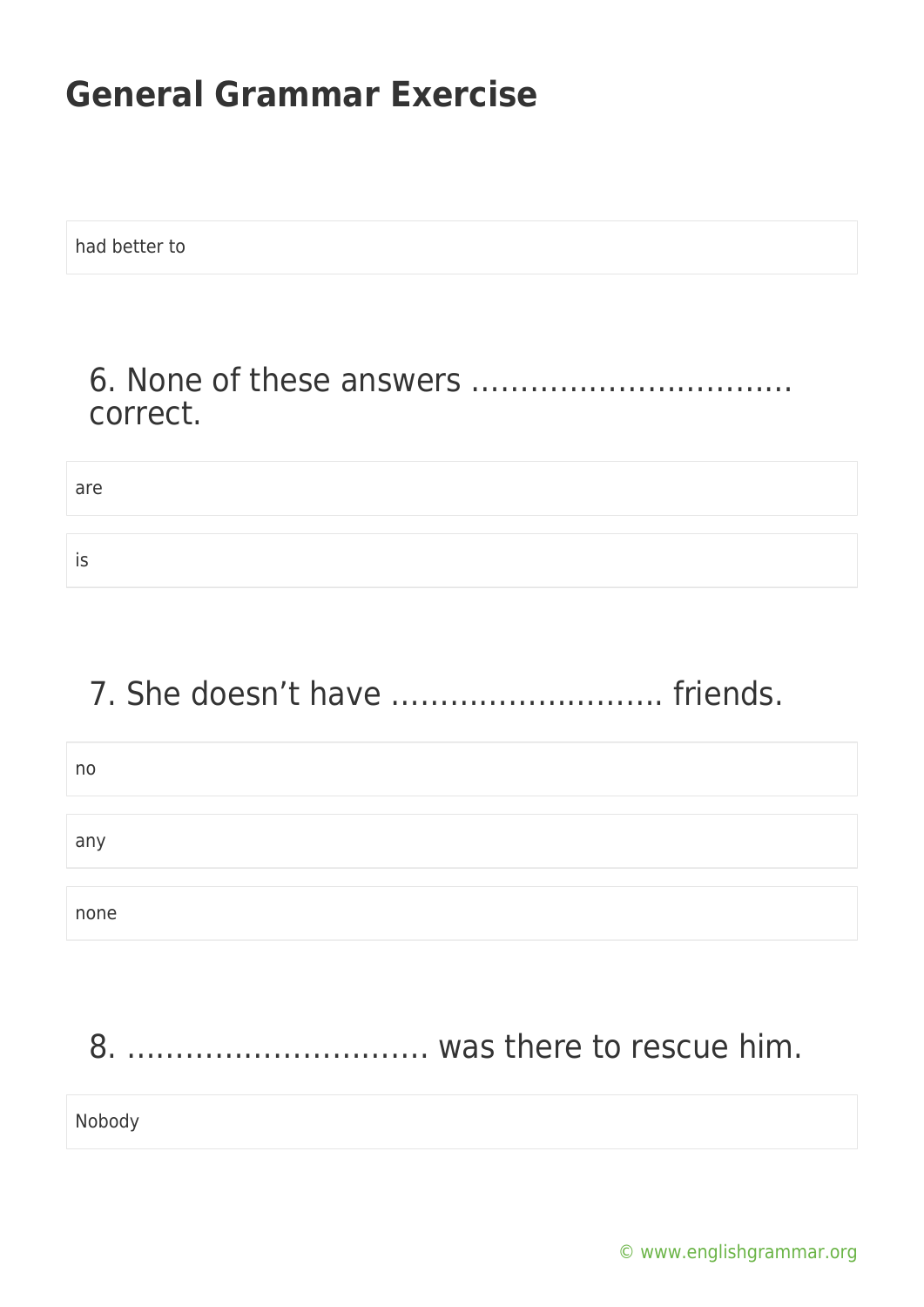Anybody Noone

## 9. That wasn't ………………………… right.

quiet

quite

## 10. …………………………… fire, call 101.

| In case    |  |
|------------|--|
|            |  |
| lf         |  |
|            |  |
| In case of |  |

#### 11. Things are getting …………………..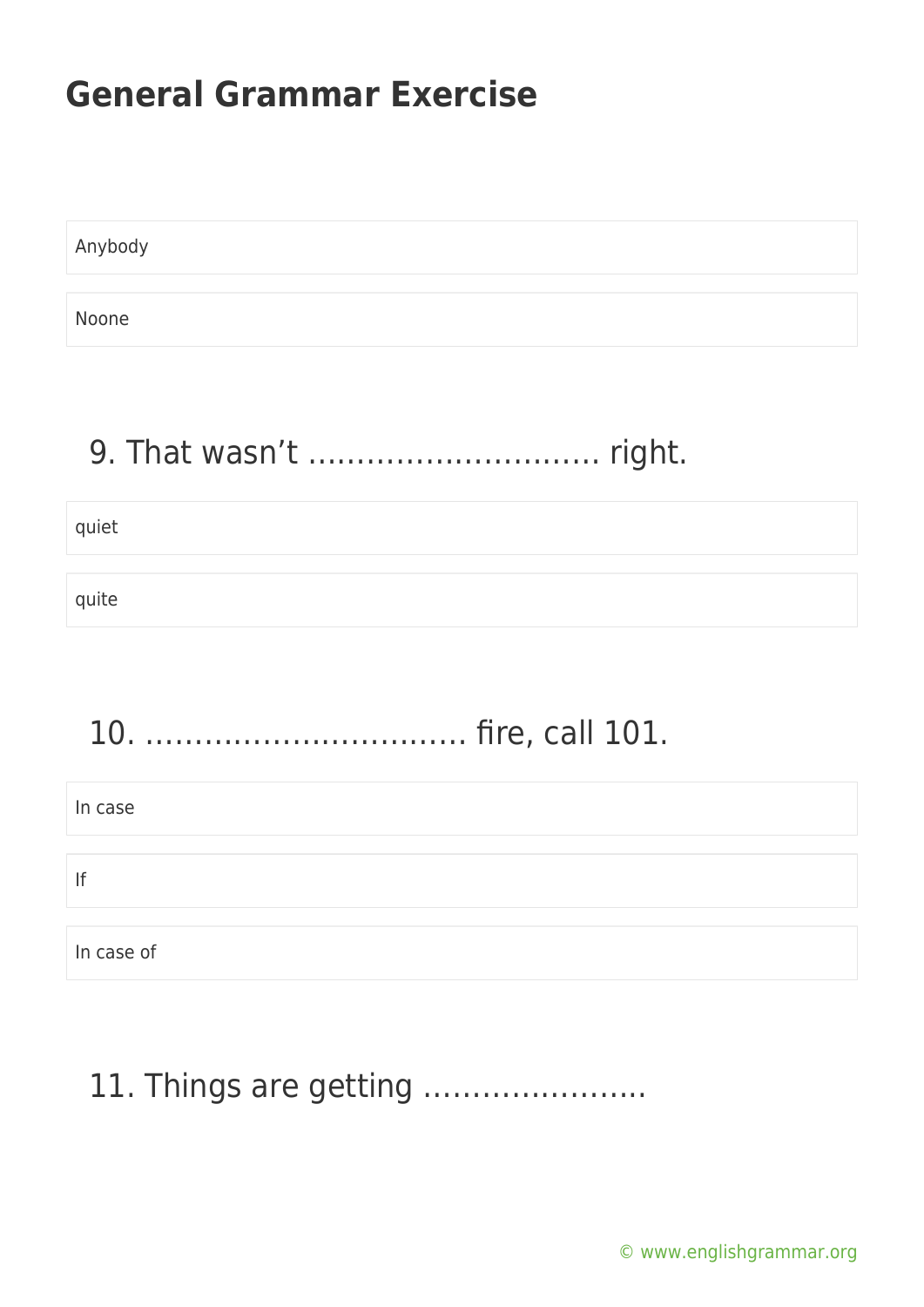| bad    |  |  |  |
|--------|--|--|--|
|        |  |  |  |
| worser |  |  |  |
|        |  |  |  |
| worse  |  |  |  |

#### 12. We lost the deal ………………………….. your obstinacy.

because

because of

#### Answers

It hasn't rained for the past month. Fossil fuels such as / like coal and petrol are harmful to the environment. The girl who is sitting in that corner is my neighbor's daughter. You need not pay for that drink. You had better get a second opinion. None of these answers is correct. She doesn't have any friends. Nobody was there to rescue him. That wasn't quite right.